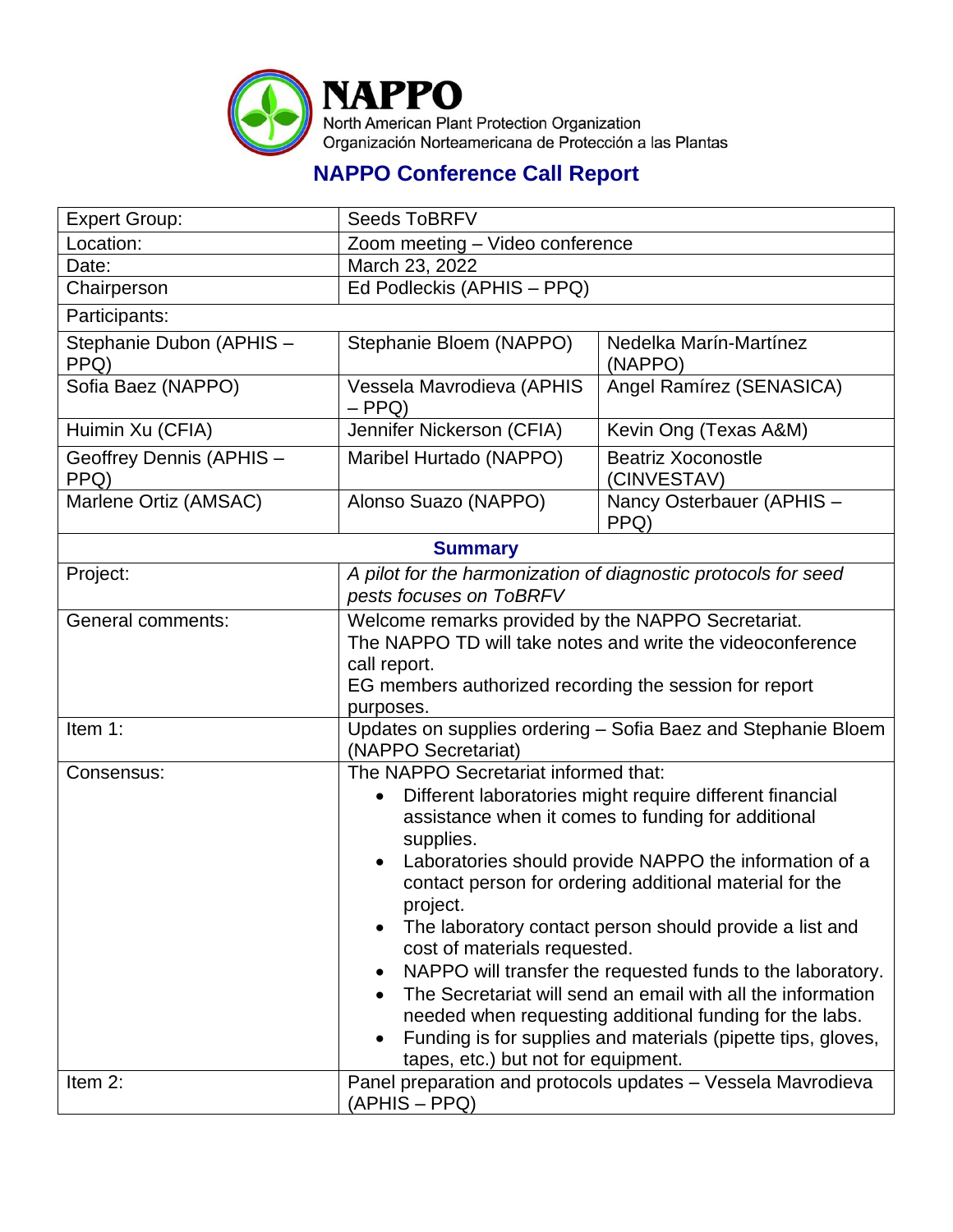| Consensus: | PPQ provided the following updates:                                                         |  |
|------------|---------------------------------------------------------------------------------------------|--|
|            | Reagents for the participating laboratories were                                            |  |
|            | purchased with NAPPO funds.                                                                 |  |
|            | Sixty packs of reagents were prepared (12 packs for each                                    |  |
|            | of 5 protocols).                                                                            |  |
|            | Each participating laboratory will receive 5 packs.                                         |  |
|            | One pack will be used to validate the reagents.<br>$\bullet$                                |  |
|            |                                                                                             |  |
|            | Quantities of reagents supplied are enough for all the<br>$\bullet$                         |  |
|            | tests including an additional test in case it needs to be<br>repeated.                      |  |
|            | Packs for additional laboratories were also prepared in<br>$\bullet$                        |  |
|            | case other laboratories are interested in participating.                                    |  |
|            | Samples will be prepared and provided in different                                          |  |
|            | packages.                                                                                   |  |
|            | The amount provided in the packs also includes enough<br>material to run a pre-test.        |  |
|            | Validation for all seed samples has been completed.<br>Statistical analyses have been done. |  |
|            | Samples B and PPC were also evaluated for stability and                                     |  |
|            | transportation. Samples were stable during the                                              |  |
|            | transportation.                                                                             |  |
|            | Validation data was submitted to Geoff Dennis for                                           |  |
|            | analysis.                                                                                   |  |
|            | Seed sample validation was completed.                                                       |  |
|            | Sample A will be provided as concentrate and labs will                                      |  |
|            | have to make 4 serial dilutions (5 concentrations with the                                  |  |
|            | undiluted sample). The EG agreed to provide sample A as                                     |  |
|            | an undiluted sample.                                                                        |  |
|            | Calibrator sample will be provided ready to use.<br>$\bullet$                               |  |
|            | Validation work on samples A and the calibrator are still a                                 |  |
|            | work in a progress.                                                                         |  |
|            | Samples will be "blinded" in the Texas A&M facilities.                                      |  |
|            | Sample blinding will be done based on the sample                                            |  |
|            | schemes that will be provided.                                                              |  |
|            | Validation analysis data was presented to the group.                                        |  |
| Item 3:    | Panel distribution to Mexico                                                                |  |
| Consensus: | Mexico indicated that:                                                                      |  |
|            | It will be difficult for someone from SENASICA to go to the<br>$\bullet$                    |  |
|            | US to take the panels to Mexico.                                                            |  |
|            | SENASICA personnel can meet the designated person at<br>$\bullet$                           |  |
|            | a determined port of entry (Laredo or Reynosa). A letter to                                 |  |
|            | authorize the entry of the material will be needed from                                     |  |
|            | Mexico.                                                                                     |  |
|            | Information of the designated person to transport the                                       |  |
|            | samples to Mexico (name of person that will bring the                                       |  |
|            | sample, flight number and date) should be provided to                                       |  |
|            | SENASICA to get the documentation. SENASICA                                                 |  |
|            | requested to provide this information at least a couple of                                  |  |
|            | weeks before the estimated travel time.                                                     |  |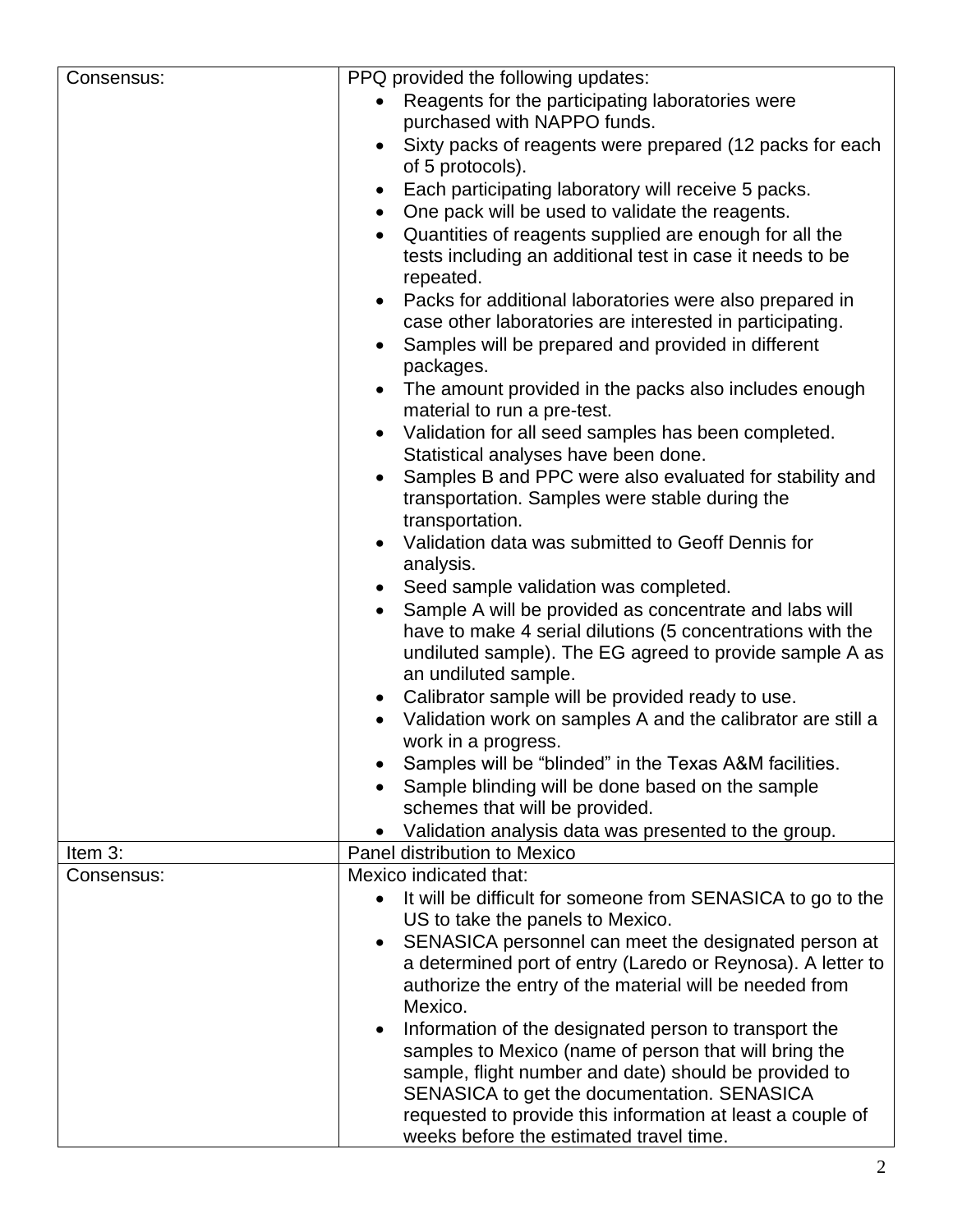| Item 4:                                                                                                                                                                                                                                                                                                                 | Data collection and storage updates                                                                                                                                                                                                                                                                                                                                                                                                                                                      |                                                                                                                                                                                                                                                                                                                                                    |  |  |
|-------------------------------------------------------------------------------------------------------------------------------------------------------------------------------------------------------------------------------------------------------------------------------------------------------------------------|------------------------------------------------------------------------------------------------------------------------------------------------------------------------------------------------------------------------------------------------------------------------------------------------------------------------------------------------------------------------------------------------------------------------------------------------------------------------------------------|----------------------------------------------------------------------------------------------------------------------------------------------------------------------------------------------------------------------------------------------------------------------------------------------------------------------------------------------------|--|--|
| Consensus:                                                                                                                                                                                                                                                                                                              | Geoffrey Dennis provided the following updates:                                                                                                                                                                                                                                                                                                                                                                                                                                          |                                                                                                                                                                                                                                                                                                                                                    |  |  |
|                                                                                                                                                                                                                                                                                                                         |                                                                                                                                                                                                                                                                                                                                                                                                                                                                                          | Data portal providers have made the changes to the                                                                                                                                                                                                                                                                                                 |  |  |
|                                                                                                                                                                                                                                                                                                                         | protocol names. Protocols are named as A, B, C, D, and<br>Е.                                                                                                                                                                                                                                                                                                                                                                                                                             |                                                                                                                                                                                                                                                                                                                                                    |  |  |
|                                                                                                                                                                                                                                                                                                                         |                                                                                                                                                                                                                                                                                                                                                                                                                                                                                          | EG members were encouraged to register to get access<br>to the portal and provide feedback as soon as possible.<br>This request was made to the EG members with the                                                                                                                                                                                |  |  |
|                                                                                                                                                                                                                                                                                                                         | intention to test the portal before the participating<br>laboratories. Modifications to the portal take time.                                                                                                                                                                                                                                                                                                                                                                            |                                                                                                                                                                                                                                                                                                                                                    |  |  |
|                                                                                                                                                                                                                                                                                                                         | An Excel spreadsheet for the data collection will be<br>prepared and shared with the participating laboratories in<br>case there is no interest in using the portal or if there are<br>issues using the portal.                                                                                                                                                                                                                                                                          |                                                                                                                                                                                                                                                                                                                                                    |  |  |
|                                                                                                                                                                                                                                                                                                                         | Collecting data in a spreadsheet might be easier for the<br>participating laboratories but this platform makes the data<br>validation process more difficult because the data is not in<br>an official format and, will compromise the data integrity.<br>A consensus was reached to use the portal. Mexico<br>indicated that SENASICA has used the portal but for other<br>laboratories in Mexico, a formal invitation letter from<br>NAPPO will help with a more active participation. |                                                                                                                                                                                                                                                                                                                                                    |  |  |
| Item 5:                                                                                                                                                                                                                                                                                                                 |                                                                                                                                                                                                                                                                                                                                                                                                                                                                                          | Preparation of laboratory manuals.                                                                                                                                                                                                                                                                                                                 |  |  |
| The NAPPO TD provided the following updates:<br>Consensus:                                                                                                                                                                                                                                                              |                                                                                                                                                                                                                                                                                                                                                                                                                                                                                          |                                                                                                                                                                                                                                                                                                                                                    |  |  |
|                                                                                                                                                                                                                                                                                                                         |                                                                                                                                                                                                                                                                                                                                                                                                                                                                                          | A draft document for the laboratory manuals has been<br>edited based on the feedback received from EG<br>members. More changes are needed based on the                                                                                                                                                                                             |  |  |
|                                                                                                                                                                                                                                                                                                                         | laboratories.                                                                                                                                                                                                                                                                                                                                                                                                                                                                            | decisions taken today.<br>The drafts will be sent to some EG for final review before<br>the documents are shared with the participating                                                                                                                                                                                                            |  |  |
| Other subjects                                                                                                                                                                                                                                                                                                          | (names, affiliation, and addresses).                                                                                                                                                                                                                                                                                                                                                                                                                                                     | Formal invitation letters for participating laboratories in<br>Mexico. Mexico requested a formal invitation letter to<br>participating laboratories in Mexico. The NAPPO ED<br>indicated that NAPPO will send invitation letters to<br>participating labs in Mexico and requested to the EG<br>members from Mexico to provide the details to NAPPO |  |  |
| 2. The Guelph laboratory was removed from the list of<br>participating laboratories because it could not be certified<br>for PPC2 level on time however, a minimum of eight<br>laboratories are needed. Without the Guelph lab, the total<br>number of participating labs is nine with two laboratories<br>from Canada. |                                                                                                                                                                                                                                                                                                                                                                                                                                                                                          |                                                                                                                                                                                                                                                                                                                                                    |  |  |
|                                                                                                                                                                                                                                                                                                                         | <b>Next Steps</b>                                                                                                                                                                                                                                                                                                                                                                                                                                                                        |                                                                                                                                                                                                                                                                                                                                                    |  |  |
| <b>Responsible Person</b>                                                                                                                                                                                                                                                                                               | <b>Action</b>                                                                                                                                                                                                                                                                                                                                                                                                                                                                            | <b>Date</b>                                                                                                                                                                                                                                                                                                                                        |  |  |
| <b>Angel Ramírez</b><br>(SENASICA)                                                                                                                                                                                                                                                                                      | Provide names, affiliations, and address of participating<br>laboratory managers for NAPPO to send invitation                                                                                                                                                                                                                                                                                                                                                                            |                                                                                                                                                                                                                                                                                                                                                    |  |  |
|                                                                                                                                                                                                                                                                                                                         | letters.                                                                                                                                                                                                                                                                                                                                                                                                                                                                                 |                                                                                                                                                                                                                                                                                                                                                    |  |  |